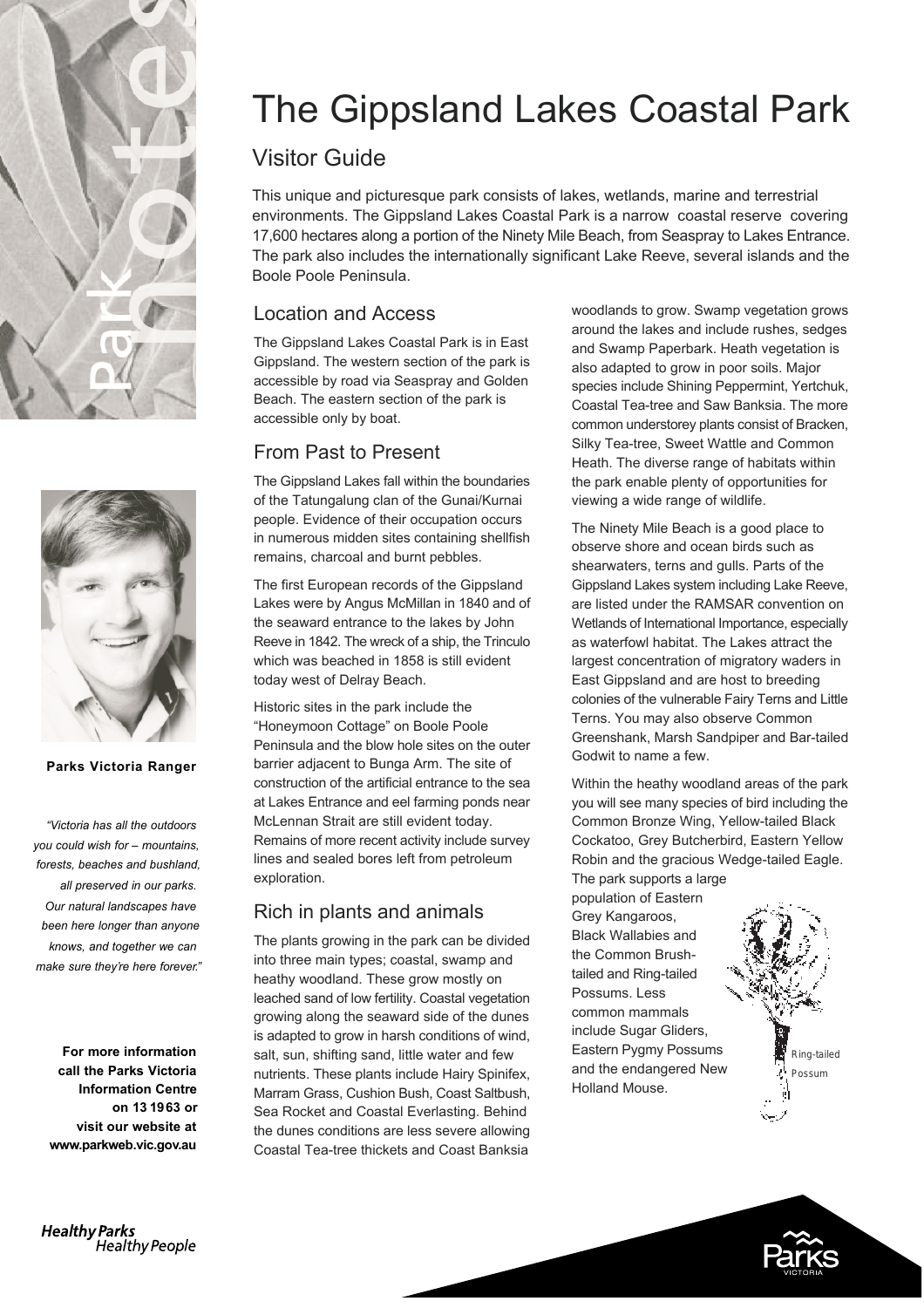#### For further information contact

Parks Victoria Information Centre Ph: 13 1963 or visit the website www.parkweb.vic.gov.au

> Parks Victoria  $P$  O Box 40 National Park Road Loch Sport 3851 Tel (03) 5146 0278

Parks Victoria Calvert St Bairnsdale 3875 Tel (03) 5152 0600

Caring for the environment

Help us look after this park by following these regulations:

Fires are not permitted on the Ninety Mile Beach.

Camp fires may only be lit in fireplaces provided or in a 30cm deep pit in designated camping areas.

The area is to be clear of all flammable material within a radius of three metres.

Fires are to be no larger than one square metre in size and must not be left unattended. Camp fires must be completely extinguished with water before leaving.

Camp fires are not permitted anywhere on days of Total Fire Ban.

All native plants and animals in the park are protected by law. (Except for certain game species during the hunting season).

Please take your rubbish home.

> Vehicles must stay on formed tracks.

Vehicles are not permitted "off road" including Lake Reeve and the Ninety Mile Beach.

Firearms are not permitted (except in hunting areas in season).

## Things to see and do

#### Camping

Designated camping sites are situated between Paradise Beach and The Honeysuckles along Shoreline Drive at Golden Beach. Boat based bush camping sites are available at Bunga Arm east of Steamer Landing.

A few bush camping sites are also situated west of Loch Sport. Basic facilities are provided at some of these sites.

It is recommended that water be carried. Campers are required to maintain a clean and tidy camp site at all times.

Between December and Easter, bins are provided for campers refuse at the Paradise Beach Camping Ground and west of Golden Beach. Outside of this peak period, and in areas where bins are not provided, campers are required to take their rubbish away. As firewood is scarce, park visitors are encouraged to provide their own or alternatively bring a gas barbecue.

#### Picnicking

There are many picnic areas in natural surroundings throughout the park. Toilets, water, picnic tables and fireplaces are provided at major sites. Drinking water and firewood are not always available and visitors should carry their own supply. Fires are only permitted in the fireplaces provided.

#### Swimming

There are swimming sites along the sheltered lake shores. Take great care when swimming along the Ninety Mile Beach. It is recommended that swimming be contained within flagged areas patrolled by surf life saving clubs.

#### Fishing

Surf fishing along the Ninety Mile Beach, or lake fishing from a boat, bank or jetty is popular throughout the park. Bream, Flathead, Skip Jack, Luderick and Mullet are the main fish caught. Please note that a recreational fishing licence is required for all coastal and inland waters.

#### Boating

The Lakes provide excellent opportunities for boating and water skiing in designated areas. Boat ramps are situated at Seacombe, Wattle

Point, Paynesville, Metung, Nungurner, Loch Sport and Lakes Entrance. Jetties for access to the park, are provided at Barrier Landing, Drews Jetty, Ocean Grange, Silver Shot Landing and Steamer Landing. Boat operators are encouraged to use the sewage pump out or hopper facilities situated around the lakes for the disposal of sewage.

#### Horse Riding

Horse Riding is permitted along formed tracks within the park, west of Loch Sport. Horse riding is not permitted on the Ninety Mile Beach.

#### Walking

Management tracks, which are normally closed to private vehicles, provide ready access for walkers to explore some of the more secluded areas of the Park. The Ninety Mile Beach is also excellent for walking.

#### **Hunting**

Licensed hunting and firearms are permitted in designated areas of the Gippsland Lakes Coastal Park. Wild duck, Stubble Quail and Hog Deer may be hunted in season only. All hunting must be done in accordance with the regulations as set out under the Wildlife, National Parks and Firearms Acts. Hunting is not permitted on private property without permission.

#### Dogs

In the Gippsland Lakes Coastal Park, dogs are only permitted (on a leash at all times) at the following locations; Barrier Landing, Ocean Grange, Paradise Beach, Loch Sport Causeway, Flamingo Beach, The Honeysuckles and between camp sites one to six on Shoreline Drive at Golden Beach.

Dogs are not permitted in other areas of the Park nor between camp sites seven to twenty along Shoreline Drive, Golden Beach.

Owners are also required to clean up their dog's litter. Dogs used for the flushing or retrieval of game birds are permitted in the hunting zones of the Park, during and 24 hours prior to, the commencement of the open season.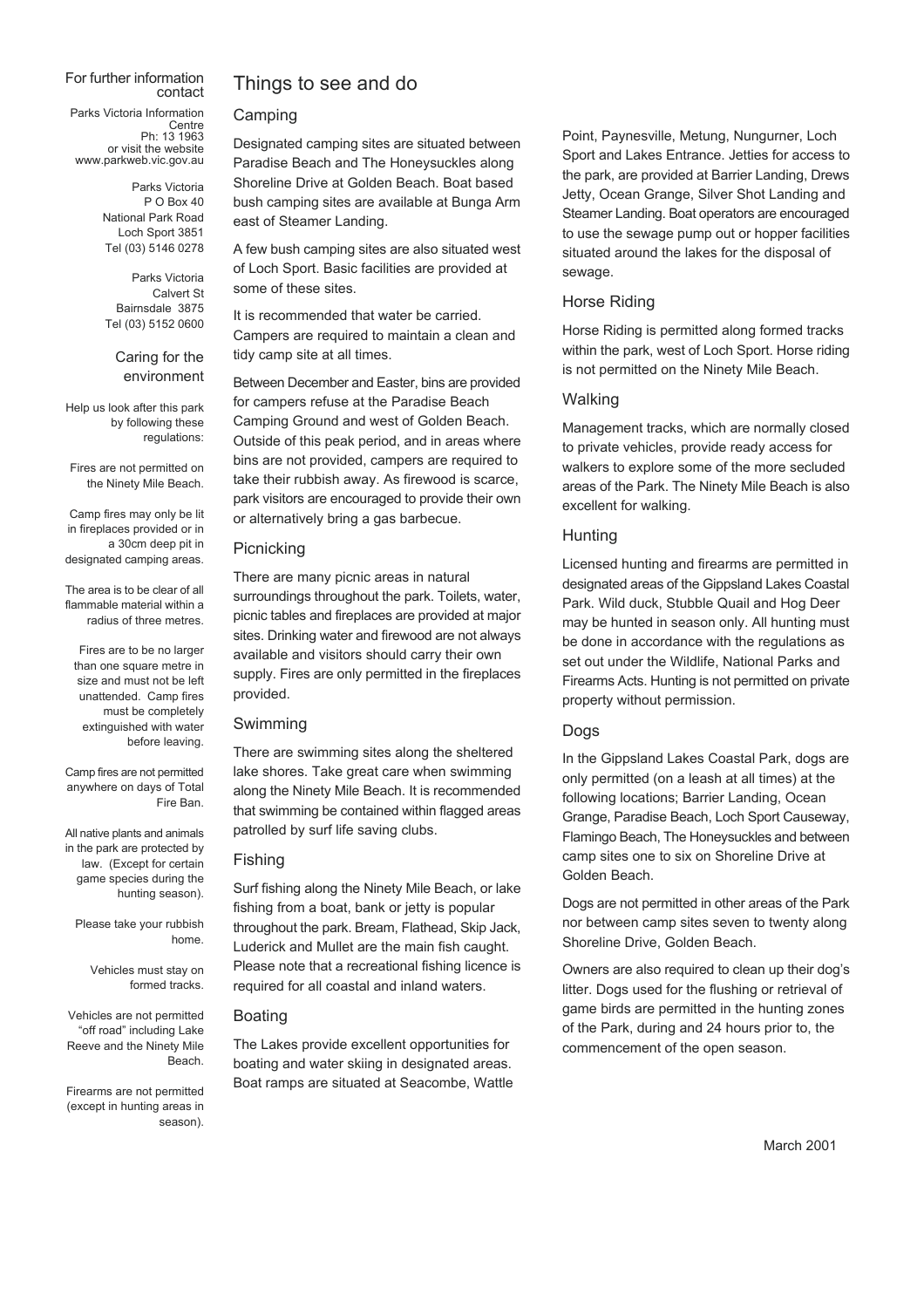